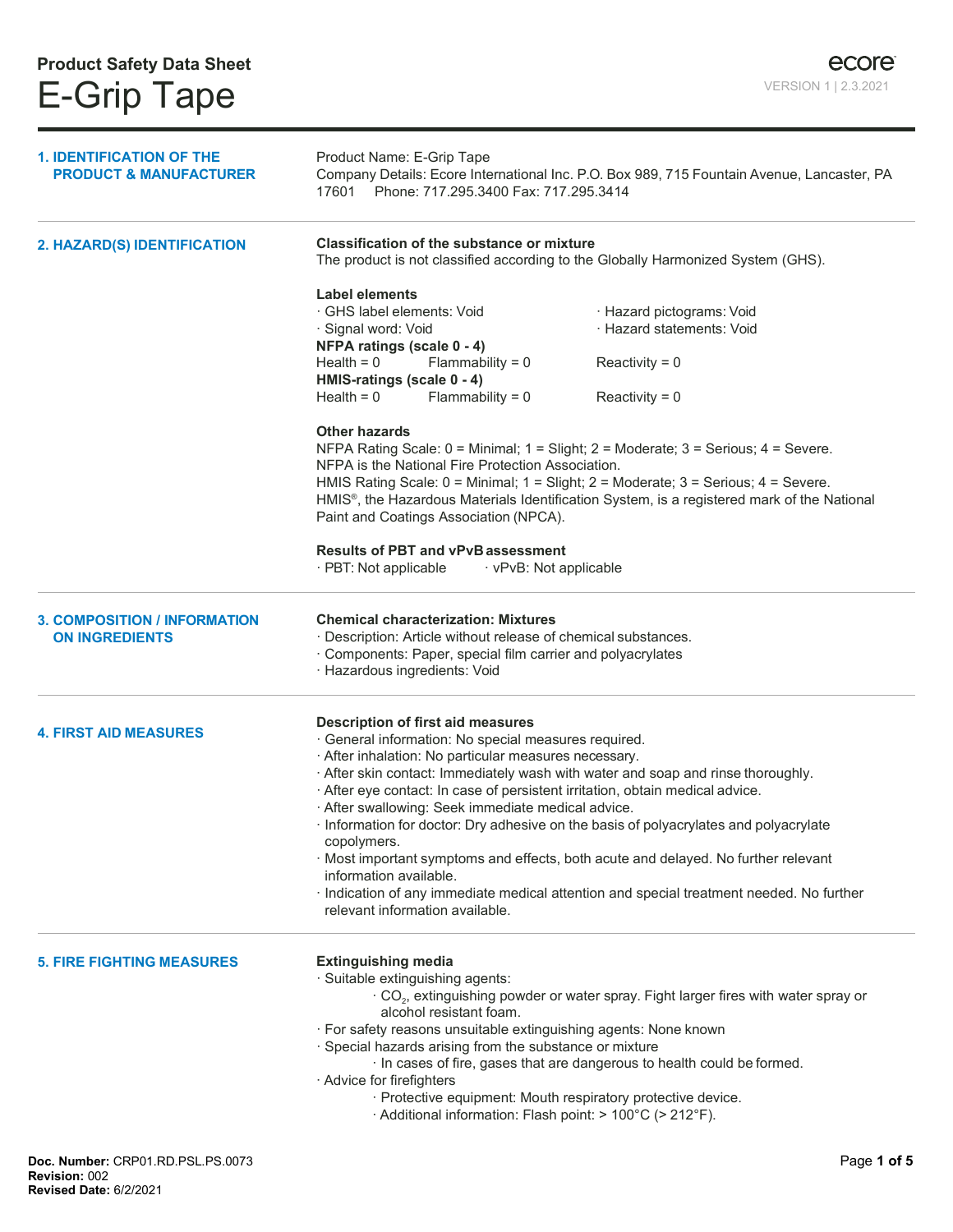| <b>6. ACCIDENTAL RELEASE</b><br><b>MEASURES</b>      | · Environmental precautions: No special measures required.<br>$\cdot$ Reference to other sections<br>See Section 7 for information on safe handling.<br>See Section 13 for disposal information.                                                                                                                                                                                                                                                                                                                                                                                                                                                                                                                                                                                                         | · Personal precautions, protective equipment and emergency procedures: Not required.<br>· Methods and material for containment and cleaning up: No special measures required.<br>See Section 8 for information on personal protection equipment. |
|------------------------------------------------------|----------------------------------------------------------------------------------------------------------------------------------------------------------------------------------------------------------------------------------------------------------------------------------------------------------------------------------------------------------------------------------------------------------------------------------------------------------------------------------------------------------------------------------------------------------------------------------------------------------------------------------------------------------------------------------------------------------------------------------------------------------------------------------------------------------|--------------------------------------------------------------------------------------------------------------------------------------------------------------------------------------------------------------------------------------------------|
| <b>7. HANDLING &amp; STORAGE</b>                     | Handling:<br>· Precautions for safe handling:<br>Avoid contact with the eyes and skin.<br>Wash hands before breaks and at the end of work.<br>· Information about protection against explosions and fires: No special measures required.<br>Storage:<br>· Requirements to be met by storerooms and receptacles: No special requirements.<br>· Information about storage in one common storage facility: Not required.<br>· Further information about storage conditions:<br>Store in dry conditions.<br>Protect from humidity and water.<br>Store in a cool place.<br>· Specific end use(s) No further relevant information available.                                                                                                                                                                   |                                                                                                                                                                                                                                                  |
| 8. EXPOSURE CONTROLS/P.P.E.                          | Additional information about design of technical systems: No further data; see item 7.<br><b>Control parameters:</b><br>· Components with limit values that require monitoring at the workplace:<br>The product does not contain any relevant quantities of materials with critical values<br>that have to be monitored at the workplace.<br><b>Exposure controls:</b><br>· Personal protective equipment:<br>· General protective and hygienic measures:<br>No special measures required.<br>Do not eat or drink while working.<br>Wash hands before breaks and at the end of work.<br>· Respiratory protection: Not required.<br>· Protection of hands: Not required.<br>· Material of gloves Not required.<br>· Penetration time of glove material Not applicable.<br>· Eye protection: Not required. |                                                                                                                                                                                                                                                  |
| <b>9. PHYSICAL AND CHEMICAL</b><br><b>PROPERTIES</b> | <b>Appearance</b><br>Form<br>Color                                                                                                                                                                                                                                                                                                                                                                                                                                                                                                                                                                                                                                                                                                                                                                       | Solid<br>Colorless to yellowish                                                                                                                                                                                                                  |

pH-Value Not applicable

Flash Point Not applicable Flammability (solid, gaseous) Not determined Ignition Temperature | >400°C (>752°F) Decomposition Temperature Not determined

**Odorless** Not determined

Not applicable Not applicable

Odor Threshold

**Change in Condition**  Melting point/Melting range Boiling point/Boiling range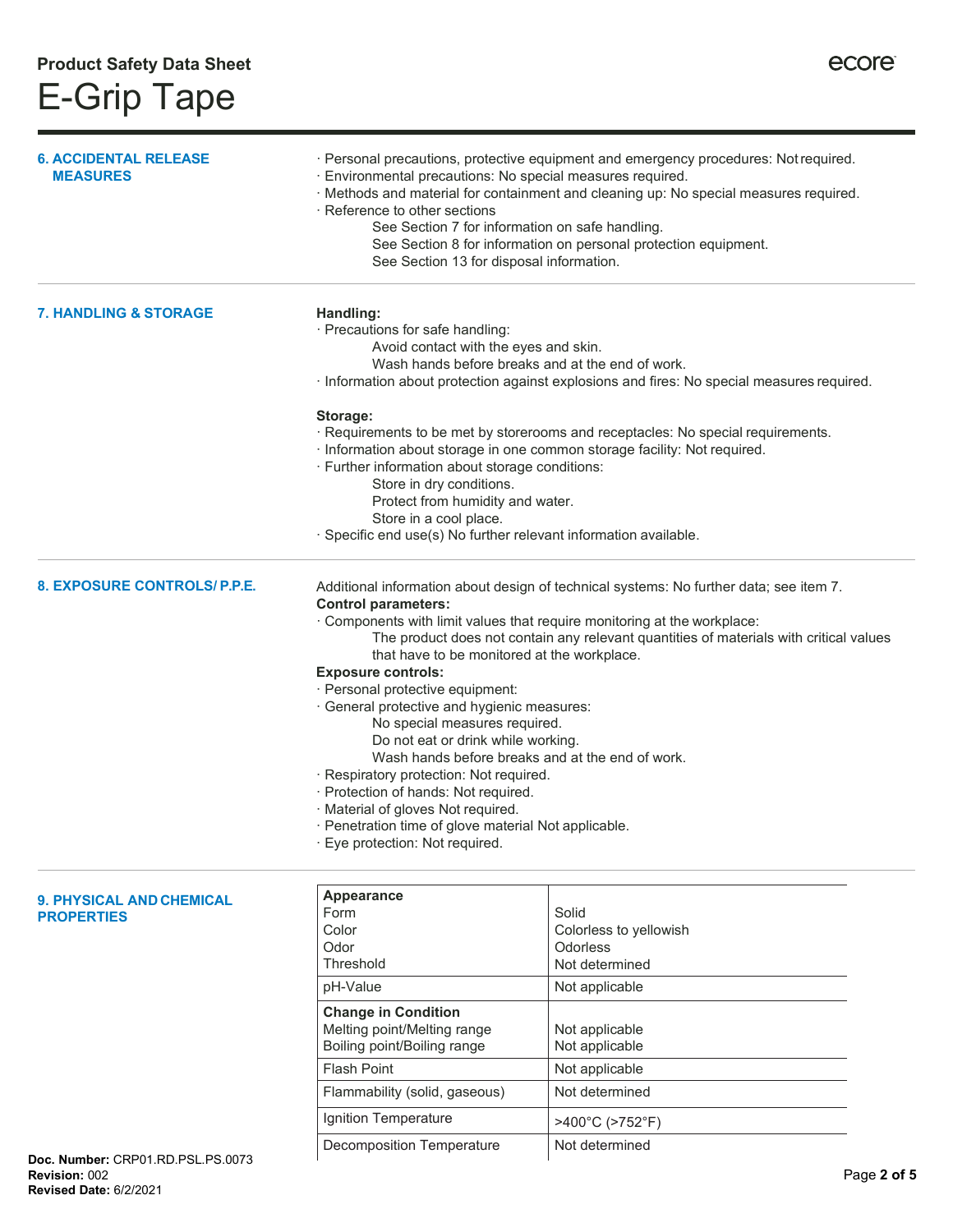| 9. PHYSICAL AND CHEMICAL                                  | Auto Igniting                                                                                                                                                                                                                                                                                                                                                                                                                                                                                                                                                                                                                                                                                                                                                                                                                       | Not applicable                                                                                                                                                              |
|-----------------------------------------------------------|-------------------------------------------------------------------------------------------------------------------------------------------------------------------------------------------------------------------------------------------------------------------------------------------------------------------------------------------------------------------------------------------------------------------------------------------------------------------------------------------------------------------------------------------------------------------------------------------------------------------------------------------------------------------------------------------------------------------------------------------------------------------------------------------------------------------------------------|-----------------------------------------------------------------------------------------------------------------------------------------------------------------------------|
| <b>PROPERTIES (CONTINUED)</b>                             | Danger of Explosion                                                                                                                                                                                                                                                                                                                                                                                                                                                                                                                                                                                                                                                                                                                                                                                                                 | Product does not present an explosion hazard                                                                                                                                |
|                                                           | <b>Explosion Limits</b><br>Lower<br>Upper                                                                                                                                                                                                                                                                                                                                                                                                                                                                                                                                                                                                                                                                                                                                                                                           | Not determined<br>Not determined                                                                                                                                            |
|                                                           | Vapor Pressure                                                                                                                                                                                                                                                                                                                                                                                                                                                                                                                                                                                                                                                                                                                                                                                                                      | Not applicable                                                                                                                                                              |
|                                                           | Density at 20°C (68°F)<br><b>Relative Density</b><br><b>Vapor Density</b><br><b>Evaporation Rate</b>                                                                                                                                                                                                                                                                                                                                                                                                                                                                                                                                                                                                                                                                                                                                | $~1.0$ g/cm <sup>3</sup> (~8.35 lbs/gal)<br>Not determined<br>Not applicable<br>Not applicable                                                                              |
|                                                           | Solubility in / Miscibility with Water                                                                                                                                                                                                                                                                                                                                                                                                                                                                                                                                                                                                                                                                                                                                                                                              | Insoluble                                                                                                                                                                   |
|                                                           | Partition coefficient (n-octanol/<br>water)                                                                                                                                                                                                                                                                                                                                                                                                                                                                                                                                                                                                                                                                                                                                                                                         | Not determined                                                                                                                                                              |
|                                                           | <b>Viscosity</b><br>Dynamic<br>Kinematic<br>Other Information                                                                                                                                                                                                                                                                                                                                                                                                                                                                                                                                                                                                                                                                                                                                                                       | Not applicable<br>Not applicable<br>No further relevant information available                                                                                               |
| <b>10. STABILITY AND REACTIVITY</b>                       | · Reactivity No further relevant information available.<br><b>Chemical stability:</b><br>specifications.<br>· Possibility of hazardous reactions No dangerous reactions known.<br>· Conditions to avoid No further relevant information available.<br>· Incompatible materials: No further relevant information available.                                                                                                                                                                                                                                                                                                                                                                                                                                                                                                          | · Thermal decomposition / conditions to be avoided: No decomposition if used according to<br>· Hazardous decomposition products: No dangerous decomposition products known. |
| <b>11. TOXICOLOGICAL INFORMATION</b>                      | <b>Acute toxicity:</b><br>· Specific symptoms in biological assay:<br>· Primary route(s) of entry: Skin contact, eye contact, ingestion.<br><b>Primary irritant effect:</b><br>on the skin: No irritant effect.<br>on the eye: No irritant effect.<br>· Sensitization: No sensitizing effects known.<br>Additional toxicological information:<br>When used and handled according to specifications, the product does not have any harmful<br>effects according to our experience and the information provided to us.<br><b>Carcinogenic categories:</b><br>· IARC (International Agency for Research on Cancer)<br>None of the ingredients is listed.<br>· NTP (National Toxicology Program)<br>None of the ingredients is listed.<br>· OSHA-Ca (Occupational Safety & Health Administration)<br>None of the ingredients is listed. |                                                                                                                                                                             |
| <b>12. ECOLOGICAL INFORMATION</b>                         | <b>Toxicity:</b><br>· Aquatic toxicity: No further relevant information available.<br>· Persistence and degradability Not applicable.<br>· Behavior in environmental systems:                                                                                                                                                                                                                                                                                                                                                                                                                                                                                                                                                                                                                                                       | · Other information: Product is free from solvents, free from chlorine and heavy metals.                                                                                    |
|                                                           |                                                                                                                                                                                                                                                                                                                                                                                                                                                                                                                                                                                                                                                                                                                                                                                                                                     | · Bioaccumulative potential No further relevant information available.<br>· Mobility in soil No further relevant information available.                                     |
| Doc. Number: CRP01.RD.PSL.PS.0073<br><b>Revision: 002</b> |                                                                                                                                                                                                                                                                                                                                                                                                                                                                                                                                                                                                                                                                                                                                                                                                                                     | Page 3 of 5                                                                                                                                                                 |

## **Revised Date:** 6/2/2021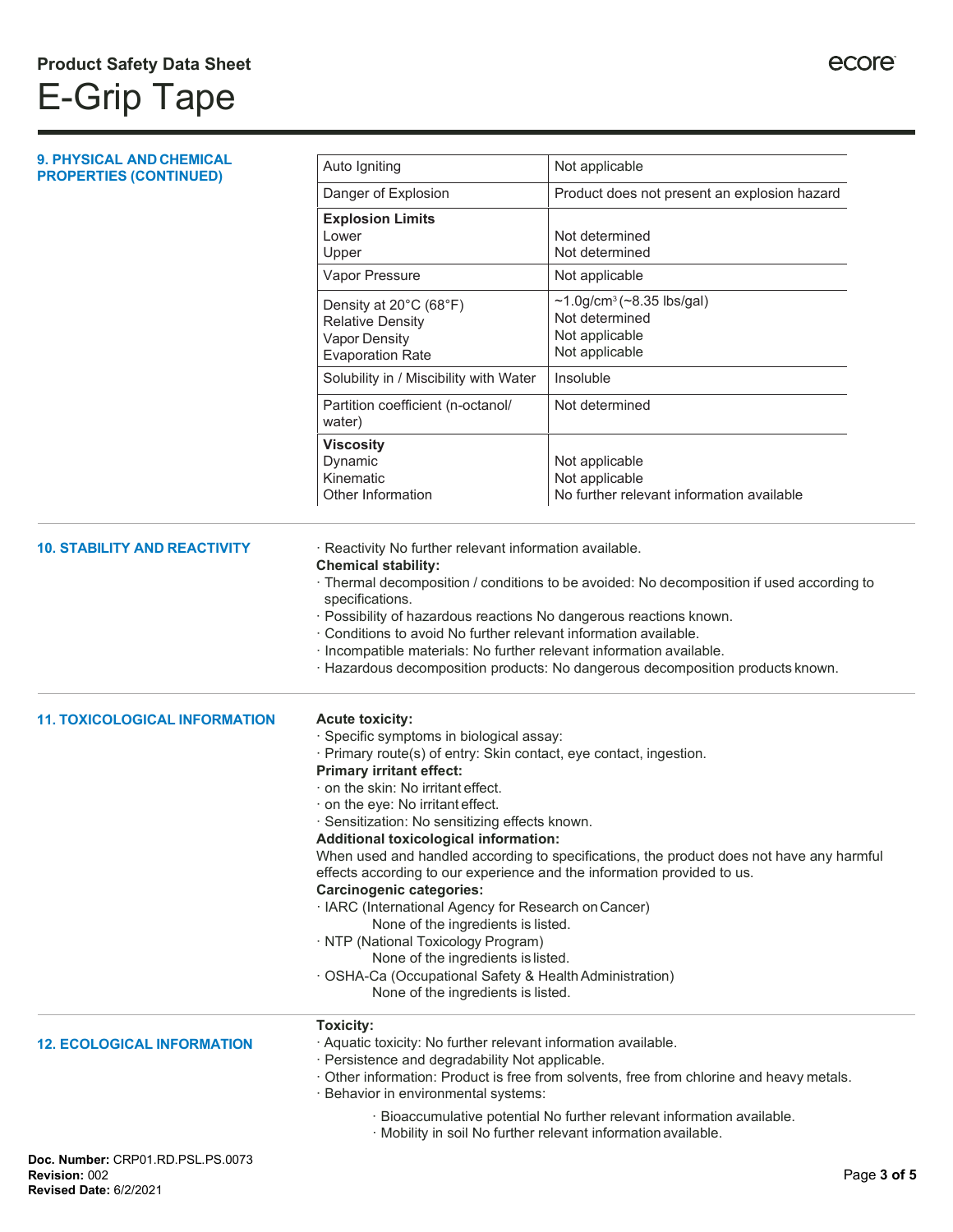## E-Grip Tape

| <b>12. ECOLOGICAL INFORMATION</b><br>(CONTINUED) | · Ecotoxical effects:<br>· Remark: No ecotoxical effects known.<br>· Results of PBT and vPvB assessment<br>· PBT: Not applicable.<br>· vPvB: Not applicable.<br>Other adverse effects No further relevant information available.                                                                                                                                                                                                                                                                                                                                                                                                                                                                                                                                                                                                                                                                                                                                                                                                                                                                                                          |                                                                               |  |
|--------------------------------------------------|-------------------------------------------------------------------------------------------------------------------------------------------------------------------------------------------------------------------------------------------------------------------------------------------------------------------------------------------------------------------------------------------------------------------------------------------------------------------------------------------------------------------------------------------------------------------------------------------------------------------------------------------------------------------------------------------------------------------------------------------------------------------------------------------------------------------------------------------------------------------------------------------------------------------------------------------------------------------------------------------------------------------------------------------------------------------------------------------------------------------------------------------|-------------------------------------------------------------------------------|--|
|                                                  |                                                                                                                                                                                                                                                                                                                                                                                                                                                                                                                                                                                                                                                                                                                                                                                                                                                                                                                                                                                                                                                                                                                                           |                                                                               |  |
| <b>13. DISPOSAL CONSIDERATIONS</b>               | Waste treatment methods:<br>· Recommendation: On the basis of the necessary technical regulations and after consultation<br>with the disposal agent and the relevant authorities, can be disposed of with domestic waste or<br>incinerated with domestic waste.<br><b>Uncleaned packagings:</b><br>· Recommendation: Packaging may be recycled or can be disposed of. Empty contaminated<br>packagings thoroughly. They may be recycled after thorough and proper cleaning.                                                                                                                                                                                                                                                                                                                                                                                                                                                                                                                                                                                                                                                               |                                                                               |  |
| <b>14. TRANSPORT INFORMATION</b>                 | DOT, ADR, ADN, IMDG, IATA                                                                                                                                                                                                                                                                                                                                                                                                                                                                                                                                                                                                                                                                                                                                                                                                                                                                                                                                                                                                                                                                                                                 | Void                                                                          |  |
|                                                  | UN proper shipping name<br>DOT, ADR, ADN, IMDG, IATA                                                                                                                                                                                                                                                                                                                                                                                                                                                                                                                                                                                                                                                                                                                                                                                                                                                                                                                                                                                                                                                                                      | Void                                                                          |  |
|                                                  | DOT, ADN, IMDG, IATA<br>Class<br>DOT, IMDG, IATA                                                                                                                                                                                                                                                                                                                                                                                                                                                                                                                                                                                                                                                                                                                                                                                                                                                                                                                                                                                                                                                                                          | Void<br>Void                                                                  |  |
|                                                  | Environmental hazards<br>Marine pollutant                                                                                                                                                                                                                                                                                                                                                                                                                                                                                                                                                                                                                                                                                                                                                                                                                                                                                                                                                                                                                                                                                                 | No                                                                            |  |
|                                                  | Special precautions for user                                                                                                                                                                                                                                                                                                                                                                                                                                                                                                                                                                                                                                                                                                                                                                                                                                                                                                                                                                                                                                                                                                              | Not applicable                                                                |  |
|                                                  | Transport/Addtl Information                                                                                                                                                                                                                                                                                                                                                                                                                                                                                                                                                                                                                                                                                                                                                                                                                                                                                                                                                                                                                                                                                                               | Not regulated as hazardous material<br>according to the above specifications. |  |
|                                                  | <b>UN</b> "Model Regulation"                                                                                                                                                                                                                                                                                                                                                                                                                                                                                                                                                                                                                                                                                                                                                                                                                                                                                                                                                                                                                                                                                                              | Void                                                                          |  |
| <b>15. REGULATORY INFORMATION</b>                | Safety, health and environmental regulations/legislation specific for the substance or mixture<br>· SARA (Superfund Amendments and Reauthorization Act)<br><b>EPCRA Section 302 (Extremely Hazardous Substances):</b><br>· None of the ingredient is listed.<br>SARA Title III Section 313 (Toxic Release Inventory - TRI):<br>· None of the ingredients is listed.<br><b>TSCA (Toxic Substances Control Act):</b><br>· All ingredients are listed or exempt from listing.<br>· All ingredients are listed.<br><b>Proposition 65 (California):</b><br>· Chemicals known to cause cancer: None of the ingredients is listed.<br>· Chemicals known to cause reproductive toxicity for females: None of the ingredients is listed.<br>· Chemicals known to cause reproductive toxicity for males: None of the ingredients is listed.<br>· Chemicals known to cause developmental toxicity: None of the ingredients is listed.<br><b>Carcinogenicity Categories:</b><br>· EPA (Environmental Protection Agency): None of the ingredients is listed.<br>· TLV (Threshold Limit Value established by ACGIH): None of the ingredients is listed. |                                                                               |  |